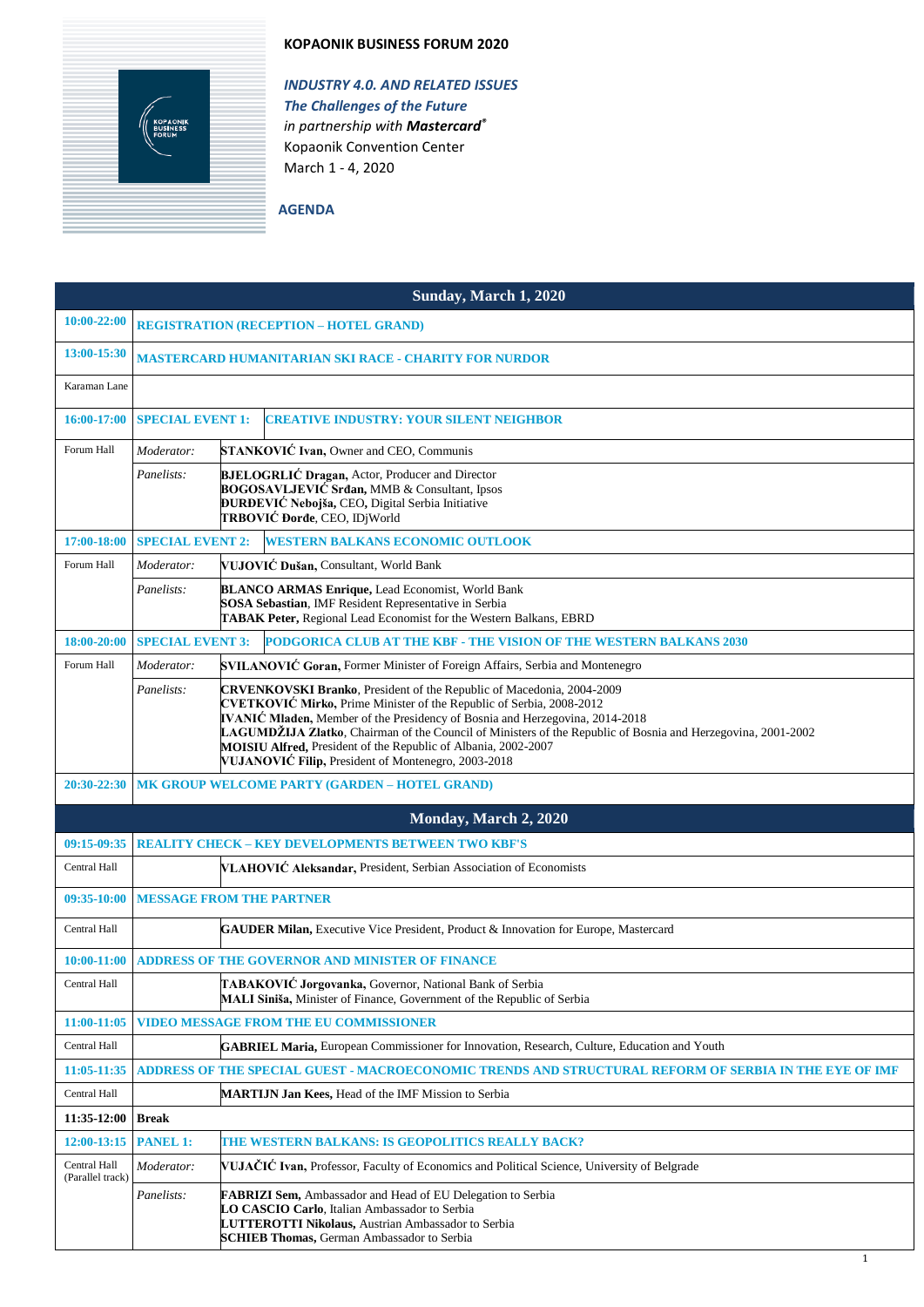| 12:00-13:15 PANEL 2:             |                              | <b>INDUSTRY 4.0</b>                                                                                                                                                                                                                                                                                                                                                                                                                               |  |
|----------------------------------|------------------------------|---------------------------------------------------------------------------------------------------------------------------------------------------------------------------------------------------------------------------------------------------------------------------------------------------------------------------------------------------------------------------------------------------------------------------------------------------|--|
| Forum Hall                       | Moderator:                   | <b>ĐURIČIN Dragan, President, Serbian Association of Corporate Directors</b>                                                                                                                                                                                                                                                                                                                                                                      |  |
| (Parallel track)                 | Panelists:                   | JANKOVIĆ Goran, Owner and Director, Inmold Plast<br>MAJSTOROVIĆ Vidosav, Professor, Faculty of Mechanical Engineering, University of Belgrade<br>MITROVIĆ Radivoje, Dean, Faculty of Mechanical Engineering, University of Belgrade<br>POPOVIĆ Vladimir, State Secretary, Ministry of Education, Science and Technology, Government of Republic of Serbia<br><b>TRBOVIĆ Ana, Co-Founder and COO, Grid Singularity &amp; Energy Web Foundation</b> |  |
| <b>PANEL 3:</b><br>13:15-14:30   |                              | <b>MACROECONOMIC POSITION AND TRENDS: SERBIA AND THE BALKANS</b>                                                                                                                                                                                                                                                                                                                                                                                  |  |
| Central Hall<br>(Parallel track) | Moderator:                   | LABUS Miroljub, Professor, Faculty of Law, University of Belgrade                                                                                                                                                                                                                                                                                                                                                                                 |  |
|                                  | Panelists:                   | PETROVIĆ Pavle, President, Fiscal Council of the Republic of Serbia<br>RANĐELOVIĆ Saša, Professor, Faculty of Economics, University of Belgrade<br>SOSA Sebastian, IMF Resident Representative in Serbia<br>ŠOŠKIĆ Dejan, Professor, Faculty of Economics, University of Belgrade<br>VUJOVIĆ Dušan, Consultant, World Bank                                                                                                                        |  |
| 13:15-14:30                      | <b>PANEL 4:</b>              | <b>DIGITAL TRANSFORMATION - INDUSTRY 4.0 PERSPECTIVE</b>                                                                                                                                                                                                                                                                                                                                                                                          |  |
| Forum Hall                       | Moderator:                   | MEHANDŽIĆ Nikola, Director, Business Development for Serbia, BIH and Montenegro, Mastercard                                                                                                                                                                                                                                                                                                                                                       |  |
| (Parallel track)                 | Panelists:                   | <b>BIJELIĆ Aleksandar, Chief Digital Officer, MK Group</b><br>ĆULIBRK Predrag, CEO, Telekom Serbia<br><b>DURKOVIĆ Miloš, CEO, SAS Institute</b><br>GLIGORIJEVIĆ Diana, CMO, TeleGroup<br>MICHEL Mike, CEO, Telenor Serbia<br><b>TURK Dejan, CEO, Vip mobile and A1 Slovenia</b>                                                                                                                                                                   |  |
| 14:30-15:45 PANEL 5:             |                              | <b>GENDER EQUALITY AS A PRECONDITION OF SUSTAINABLE DEVELOPMENT AT A LOCAL LEVEL</b>                                                                                                                                                                                                                                                                                                                                                              |  |
| Central Hall<br>(Parallel track) | Moderator:                   | <b>JANKOVIĆ Brankica, Commissioner for Protection of Equality</b>                                                                                                                                                                                                                                                                                                                                                                                 |  |
|                                  | Panelists:                   | ARSIĆ Nebojša, President, Municipality of Medveđa<br>JACOB Francoise, Resident Coordinator, United Nations<br>RISTIC Jelena, Country Manager for Serbia, BIH and Montenegro, Mastercard<br><b>SEELIGER Ronald, CEO, Hemofarm Group</b><br>STANOJEVIĆ Malina, President, Women Association "Save the Village"                                                                                                                                      |  |
| 14:30-15:45 PANEL 6:             |                              | <b>SERBIA IS ON THE MOVE</b>                                                                                                                                                                                                                                                                                                                                                                                                                      |  |
| Forum Hall                       | Moderator:                   | BRKLJAČ Ivan, Director of the Program for Circular Migrations, The Point of Return                                                                                                                                                                                                                                                                                                                                                                |  |
| (Parallel track)                 | Panelists:                   | ATANASOVSKI Emil, Western Balkans Director, Westminster Foundation for Democracy<br>ĐURIĆ JOVIČIĆ Milica, Acting Director, Science Fund of the Republic of Serbia<br>MILISAVLJEVIĆ Miloš, CEO, Strawberry Energy<br>PICKUP Francine, Resident Representative, UNDP Serbia                                                                                                                                                                         |  |
| 15:45-16:00   Break              |                              |                                                                                                                                                                                                                                                                                                                                                                                                                                                   |  |
|                                  | 16:00-16:45 SPECIAL EVENT 4: | THE WINES THAT CONQUER THE WORLD - TIKVEŠ CHÂTEAUX & DOMAINES                                                                                                                                                                                                                                                                                                                                                                                     |  |
| Forum Hall                       | Speakers:                    | <b>VUKIĆEVIĆ Radoš</b><br>SIMIĆ Milan                                                                                                                                                                                                                                                                                                                                                                                                             |  |
| 17:45-19:00                      | <b>PANEL 7:</b>              | FAST-GROWING PRIVATELY OWNED COMPANIES: DIFFERENT SIZE - DIFFERENT PROBLEMS                                                                                                                                                                                                                                                                                                                                                                       |  |
| Central Hall<br>(Parallel track) | Moderator:                   | RAKIC Ivan, Country Managing Partner for Serbia, Montenegro and Bosnia & Herzegovina, EY                                                                                                                                                                                                                                                                                                                                                          |  |
|                                  | Panelists:                   | <b>BUDEČ Darko, Owner and President, Buck</b><br>MILUTINOVIĆ Branko, Co-Founder and CEO, Nordeus<br>PEROVIĆ Andrija, CEO, Termovent Komerc<br>POPARA Sofija, Co-Founder and CEO, Pausal.rs<br>ŠAPONJIĆ Nebojša, Co-Founder, NELT                                                                                                                                                                                                                  |  |
| 17:45-19:00                      | <b>PANEL 8:</b>              | PROTECTION OF COMPETITION IN SERBIA                                                                                                                                                                                                                                                                                                                                                                                                               |  |
| Forum Hall<br>(Parallel track)   | Moderator:                   | LONČAR Dragan, Professor, Faculty of Economics, University of Belgrade                                                                                                                                                                                                                                                                                                                                                                            |  |
|                                  | Introductory<br>speaker:     | PERIĆ Nebojša, President, Commission for Protection of Competition                                                                                                                                                                                                                                                                                                                                                                                |  |
|                                  | Panelists:                   | JEVIĆ GLEDOVIĆ Milana, Vice President Legal Affairs and Asset Protection, Delhaize Serbia<br>JOVIĆ Marko, Head of General Affairs, Vip mobile<br>KAVEDŽIĆ Miljan, Legal Director Adriatica, JTI                                                                                                                                                                                                                                                   |  |
| 19:00-20:15                      | <b>PANEL 9:</b>              | <b>HOW WE WILL BE PAYING TOMORROW?</b>                                                                                                                                                                                                                                                                                                                                                                                                            |  |
| Central Hall                     | Moderator:                   | <b>GAUDER Milan, Executive Vice President, Product &amp; Innovation for Europe, Mastercard</b>                                                                                                                                                                                                                                                                                                                                                    |  |
| (Parallel track)                 | Panelists:                   | KOSTADINOV Konstantin, Senior Sales Director, CEE, Rakuten Viber<br>MUFTIĆ Dženan, Business Developer, Olive BH<br>PETROVIĆ Marko, CEO, iPay SEE<br>VUČINIĆ Ivan, CIO, CKB Montenegro                                                                                                                                                                                                                                                             |  |
| 19:00-20:15                      | <b>PANEL 10:</b>             | <b>SLOVENIA AND SERBIA: THE DEVELOPMENT OF THE ECONOMIC RELATIONS</b>                                                                                                                                                                                                                                                                                                                                                                             |  |
| Forum Hall<br>(Parallel track)   | Moderator:                   | <b>BAJEC Jurij, Professor, Faculty of Economics, University of Belgrade</b>                                                                                                                                                                                                                                                                                                                                                                       |  |
|                                  | Panelists:                   | <b>BRODNJAK Blaž</b> , President of the Management Board, NLB<br><b>GLIGORIJEVIĆ Milomir, Founder and President, TeleGroup</b>                                                                                                                                                                                                                                                                                                                    |  |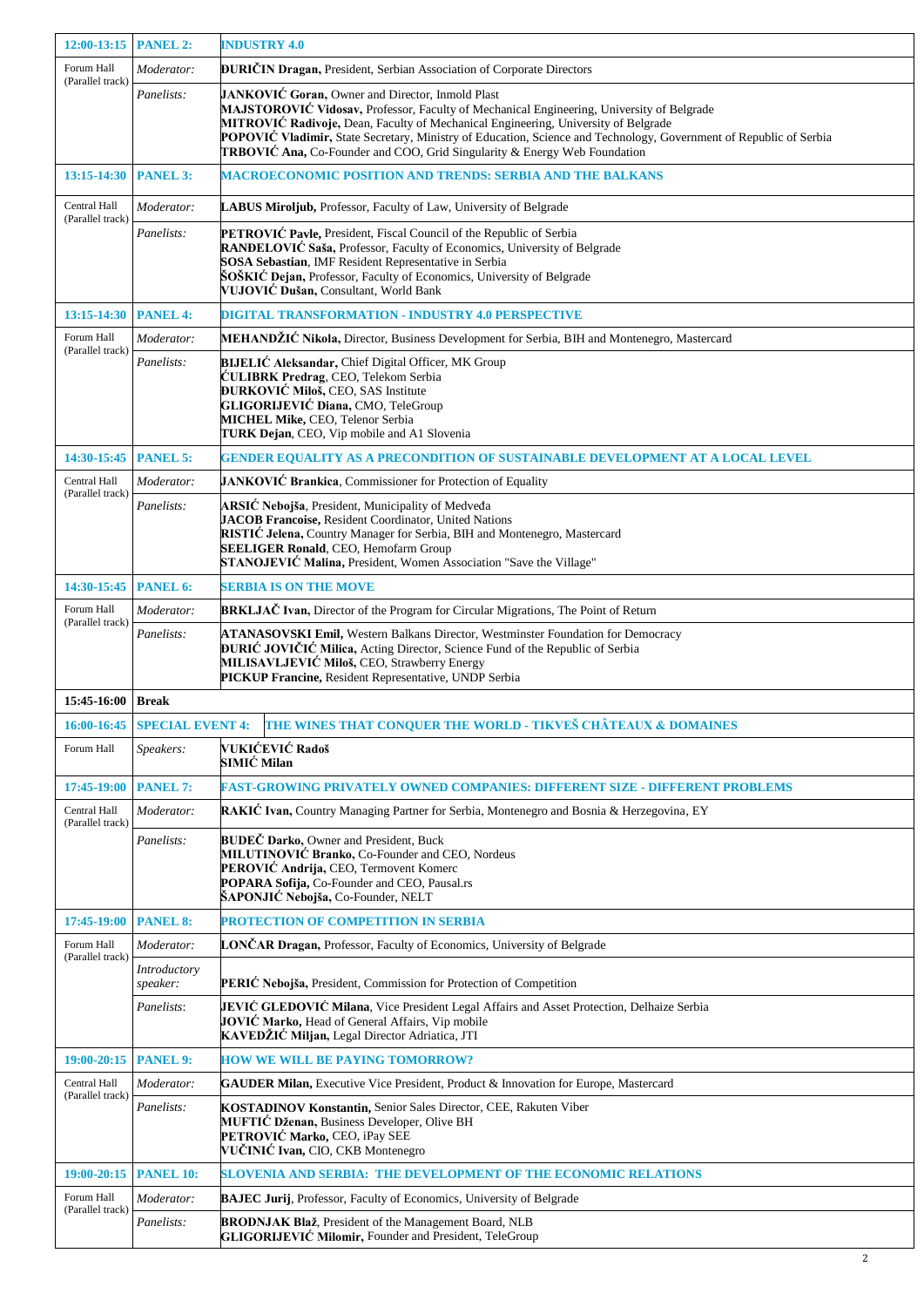|                                  | KRIVEC Izidor, Vice President, Chamber of Commerce and Industry of Slovenia<br><b>ŠMUC Sonja, General Manager, Chamber of Commerce and Industry of Slovenia</b> |                                                                                                                                                                                                                                                                                                                                                                                                                                    |  |  |
|----------------------------------|-----------------------------------------------------------------------------------------------------------------------------------------------------------------|------------------------------------------------------------------------------------------------------------------------------------------------------------------------------------------------------------------------------------------------------------------------------------------------------------------------------------------------------------------------------------------------------------------------------------|--|--|
| 20:15-21:30                      | <b>PANEL 11:</b>                                                                                                                                                | <b>INSURANCE: ACCIDENT CAN'T BE PLANNED - PROTECTION COULD</b>                                                                                                                                                                                                                                                                                                                                                                     |  |  |
| Central Hall                     | Moderator:                                                                                                                                                      | MEMEDOVIĆ Jovan, Journalist, RTS                                                                                                                                                                                                                                                                                                                                                                                                   |  |  |
| (Parallel track)                 | Panelists:                                                                                                                                                      | BLAGOJEVIĆ Zoran, CEO, Wiener Städtische Insurance<br><b>DURDEVIĆ Dea, Journalist, TV Pink</b><br>MARKOVIĆ Dragan, CEO, Triglav Insurance<br>PETROVIĆ Mirko, CEO, Dunav Insurance                                                                                                                                                                                                                                                  |  |  |
| 20:15-21:30                      | <b>PANEL 12:</b><br>NATIONAL STRATEGY FOR INCLUSIVE GROWTH - A VIEW OF DOMESTIC AND FOREIGN INVESTORS                                                           |                                                                                                                                                                                                                                                                                                                                                                                                                                    |  |  |
| Forum Hall<br>(Parallel track)   | Moderator:                                                                                                                                                      | DRAKULIĆ Zoran, President, SBC Privrednik                                                                                                                                                                                                                                                                                                                                                                                          |  |  |
|                                  | Panelists:                                                                                                                                                      | HARGITAI Zsuzsanna, Regional Director for the Western Balkans, EBRD<br>MARCHEGIANI Giorgio, Chairman of the Executive Board, DDOR Novi Sad<br>RADOJIČIĆ Igor, Mayor, City of Banja Luka<br>VUKOVIĆ Andrija, Deputy CFO, MK Group                                                                                                                                                                                                   |  |  |
| 21:30-22:45                      | <b>PANEL 13:</b>                                                                                                                                                | WESTERN BALKANS - REGIONAL ECONOMIC AREA                                                                                                                                                                                                                                                                                                                                                                                           |  |  |
| Central Hall                     | Moderator:                                                                                                                                                      | VESOVIĆ Mihailo, Director, Division for Strtegic Analyses, Services and Internationalization, Serbian Chamber of Commerce                                                                                                                                                                                                                                                                                                          |  |  |
|                                  | Panelists:                                                                                                                                                      | JOVANOVSKI Zoran, Advisor to the Managing Board, Macedonian Chamber of Commerce<br><b>GERXHALIU Safet</b> , Secretary General, WB6 Chamber Investment Forum<br>KOŠARAC Staša, Minister of Foreign Trade and Economic Relations, Council of Ministers of Bosnia and Herzegovina<br><b>KRIVEC Izidor, Vice President, Chamber of Commerce and Industry of Slovenia</b><br><b>RUKIOI Berat, President, Kosovo Chamber of Commerce</b> |  |  |
| $23:00-$                         |                                                                                                                                                                 | <b>NLB MIDNIGHT PARTY (CAMELOT)</b>                                                                                                                                                                                                                                                                                                                                                                                                |  |  |
|                                  |                                                                                                                                                                 | Tuesday, March 3, 2020                                                                                                                                                                                                                                                                                                                                                                                                             |  |  |
| 09:30-10:05                      |                                                                                                                                                                 | ADDRESS OF THE SPECIAL GUEST - NEW SKILLS AND INNOVATION MODELS: THE ITALIAN CASE                                                                                                                                                                                                                                                                                                                                                  |  |  |
| Central Hall                     |                                                                                                                                                                 | TAISCH Marco, Professor, President of the Competence Center Industry 4.0 "Made" - Italy; Scientific Chairman "World Manufacturing<br>Forum"                                                                                                                                                                                                                                                                                        |  |  |
| 10:05-11:00                      | <b>Break</b>                                                                                                                                                    |                                                                                                                                                                                                                                                                                                                                                                                                                                    |  |  |
| $11:00-12:15$                    | <b>PANEL 14:</b>                                                                                                                                                | <b>INFRASTRUCTURE AND REGIONAL CONNECTIVITY AGENDA</b>                                                                                                                                                                                                                                                                                                                                                                             |  |  |
| Central Hall<br>(Parallel track) | Moderator:                                                                                                                                                      | RADONJIĆ PETROVIĆ Dragijana, Vice President, Serbian Association of Economists                                                                                                                                                                                                                                                                                                                                                     |  |  |
|                                  | Panelists:                                                                                                                                                      | DAMNJANOVIĆ Aleksandra, State Secretary, Ministry of Construction, Transport and Infrastructure, Government of the Republic of<br>Serbia<br>LUBECK Thomas, Regional Manager, IFC<br>NEGRE Dubravka, Head of Regional Office for the Western Balkans, European Investment Bank<br>PAVELIĆ Dragan, Managing Director, Strabag                                                                                                        |  |  |
| 11:00-12:15 PANEL 15:            |                                                                                                                                                                 | RESTRUCTURING OF STATE-OWNED COMPANIES - PRIVATIZATION ON THE HORIZON?                                                                                                                                                                                                                                                                                                                                                             |  |  |
| Forum Hall<br>(Parallel track)   | Moderator:                                                                                                                                                      | <b>SPASOJEVIĆ Toplica, Owner and CEO, ITM System</b>                                                                                                                                                                                                                                                                                                                                                                               |  |  |
|                                  | Panelists:                                                                                                                                                      | <b>ANDELKOVIĆ Zoran, President of the General Meeting of Shareholders, Serbian Railways</b><br>BAJATOVIĆ Dušan, General Manager, JP Srbijagas<br>FILIPOVIĆ Mirjana, State Secretary, Ministry of Mining and Energy, Government of the Republic of Serbia<br>NDEGWA Stephen, Country Manager for Serbia, World Bank<br>TRIVUNAC Milun, State Secretary, Ministry of Economy, Government of the Republic of Serbia                   |  |  |
| 12:15-13:30                      | <b>PANEL 16:</b>                                                                                                                                                | <b>BANKING INDUSTRY 4.0</b>                                                                                                                                                                                                                                                                                                                                                                                                        |  |  |
| Central Hall<br>(Parallel track) | Moderator:                                                                                                                                                      | CARIĆ Slavko, President of the Executive Board, Erste Bank Serbia                                                                                                                                                                                                                                                                                                                                                                  |  |  |
|                                  | Panelists:                                                                                                                                                      | <b>BJELOTOMIĆ Nebojša, CEO, Saga</b><br><b>BRODNJAK Blaž, President of the Management Board, NLB</b><br>LAZAREVIĆ Vojislav, President of the Executive Board, Addiko Bank<br>RISTIC Jelena, Country Manager for Serbia, BIH and Montenegro, Mastercard<br>VASILESCU Marijana, President of the Executive Board, Sberbank                                                                                                           |  |  |
| 12:15-13:30                      | <b>PANEL 17:</b>                                                                                                                                                | SMART SPECIALIZATION STRATEGY 4S: MADE IN SMART AND CREATIVE SERBIA                                                                                                                                                                                                                                                                                                                                                                |  |  |
| Forum Hall<br>(Parallel track)   | Moderator:                                                                                                                                                      | ATANASIJEVIĆ Jasna, Assistant Professor, Faculty of Sciences, University of Novi Sad                                                                                                                                                                                                                                                                                                                                               |  |  |
|                                  | Panelists:                                                                                                                                                      | BEGOVIC Jelena, Director, Institute of Molecular Genetics and Genetic Engineering, University of Belgrade<br>LAPČEVIĆ Vladan, CEO, Meter&Control<br>NEDOVIC Viktor, Assistant Minister, Ministry of Education, Science and Technological Development, Government of the Republic of<br>Serbia<br>RAKONJAC Ivan, Managing Director, Innovation Fund of the Republic of Serbia<br>TOMIĆ Marija, Marketing and Sales Advisor, Desing  |  |  |
| 13:30-14:45                      | <b>PANEL 18:</b>                                                                                                                                                | <b>SERBIAN CONFECTIONERY INDUSTRY</b>                                                                                                                                                                                                                                                                                                                                                                                              |  |  |
| Central Hall<br>(Parallel track) | Moderator:                                                                                                                                                      | ČUPIĆ Vladimir, Director, Atlantic Group Representative Office for Serbia                                                                                                                                                                                                                                                                                                                                                          |  |  |
|                                  | Panelists:                                                                                                                                                      | DALJEVIĆ Zoran, Director Central Finance Serbia & Macedonia, Atlantic Grupa<br>KEMERA Stojan, General Manager, Barry Callebaut Southeast Europe<br>KNEŽEVIĆ Bojan, Managing Director, Jaffa<br>MIŠČEVIĆ Nenad, General Manager, PepsiCo West Balkans<br>STAJKOVIĆ Dragan, General Manager, Bambi                                                                                                                                   |  |  |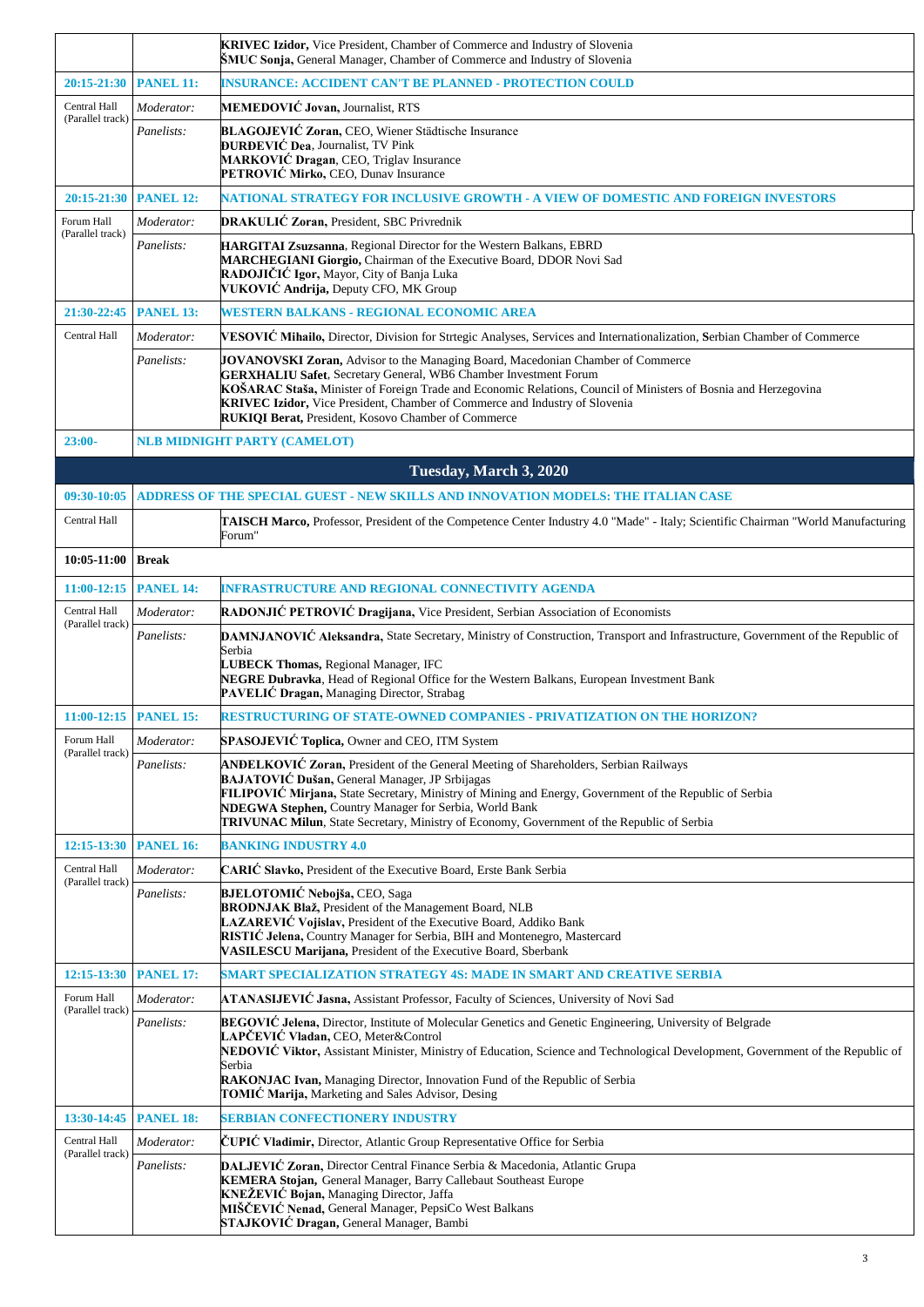| 13:30-14:45                      | <b>PANEL 19:</b>                                                                                          | <b>HOSPITALITY DEVELOPMENT IN THE BALKANS</b>                                                                                                                                                                                                                                                                                                                 |  |  |
|----------------------------------|-----------------------------------------------------------------------------------------------------------|---------------------------------------------------------------------------------------------------------------------------------------------------------------------------------------------------------------------------------------------------------------------------------------------------------------------------------------------------------------|--|--|
| Forum Hall                       | Moderator:                                                                                                | VASIĆ Živorad, Area General Manager, IHG                                                                                                                                                                                                                                                                                                                      |  |  |
| (Parallel track)                 | Panelists:                                                                                                | BOGOSAVLJEVIĆ Slavica, General Manager, Holiday Inn Belgrade<br>CEROVIĆ Miloš, General Manager, Intercontinental Ljubljana, IHG<br><b>DIECKMANN Kai, General Manager, Porto Montenegro, Regent</b><br>ZUCCALA Angelo, General Manager, Intercontinental Sofia, IHG                                                                                            |  |  |
| 14:45 -16:00                     | <b>PANEL 20:</b>                                                                                          | <b>CLIMATE CHANGE: LOCAL CHALLENGE - THE ROLE OF CIRCULAR ECONOMY</b>                                                                                                                                                                                                                                                                                         |  |  |
| Central Hall                     | Moderator:                                                                                                | RADONJIC Andrea, Public and Regulatory Affairs Manager, Coca Cola HBC                                                                                                                                                                                                                                                                                         |  |  |
| (Parallel track)                 | Introductory<br>speakers:                                                                                 | TRIVAN Goran, Minister of Environmental Protection, Government of the Republic of Serbia<br>FABRIZI Sem, Ambassador and Head of EU Delegation to Serbia                                                                                                                                                                                                       |  |  |
|                                  | Panelists:                                                                                                | <b>BELANOVIĆ KOKIR Violeta, General Manager, Sekopak</b><br><b>HICKEY Paul, Economist, European Investment Bank</b><br>KIS Jelena, Sustainability and Regulatory Affairs Manager for CEE, Ball Packaging Europe<br>KOKAI Roland, CEO, JP Vojvodinašume                                                                                                        |  |  |
| 14:45-16:00                      | <b>PANEL 21:</b>                                                                                          | CONSTRUCTION INDUSTRY - MAIN DRIVER OF HIGHER GROWTH RATE                                                                                                                                                                                                                                                                                                     |  |  |
| Forum Hall<br>(Parallel track)   | Moderator:                                                                                                | NEŠOVANOVIĆ Nebojša, Senior Director, Head of Valuation SEE, CBRE                                                                                                                                                                                                                                                                                             |  |  |
|                                  | Panelists:                                                                                                | PETRONIJEVIĆ Peđa, CEO, GTC Serbia<br>YAHOV Robert, CEO, BIG CEE<br>ZEČEVIĆ Mia, Owner, Group CEO, Novaston                                                                                                                                                                                                                                                   |  |  |
| 16:00-16:30                      | International coffee break - powered by Foreign chambers and associations in Serbia (Aperitiv bar Forest) |                                                                                                                                                                                                                                                                                                                                                               |  |  |
| 16.30-17:00                      | <b>SPECIAL EVENT 5:</b>                                                                                   | <b>REGISTRATION REGIONAL PORTAL - BIFIDEX</b>                                                                                                                                                                                                                                                                                                                 |  |  |
| Forum Hall                       | Speakers:                                                                                                 | HARGITAI Zsuzsanna, Regional Director for the Western Balkans, EBRD<br>LUČIĆ Milan, Director, Serbian Business Registers Agency                                                                                                                                                                                                                               |  |  |
| 17:00-17:45                      | <b>SPECIAL EVENT 6:</b>                                                                                   | <b>SHEARMAN &amp; STERLING - INTERNATIONAL ARBITRATION AND INDUSTRY 4.0</b>                                                                                                                                                                                                                                                                                   |  |  |
| Forum Hall                       | Speakers:                                                                                                 | YOUNAN Jennifer, Partner, Shearman & Sterling LLP, Paris<br>MITREV PENUSHLISKI Ilija, Counsel, Shearman & Sterling LLP, Paris<br><b>ŠOBAT Marija</b> , Associate, Shearman & Sterling LLP, Paris                                                                                                                                                              |  |  |
| 17:45-19:00                      | <b>PANEL 22:</b>                                                                                          | <b>INDUSTRY 4.0 AND SUSTAINABLE AGRICULTURE</b>                                                                                                                                                                                                                                                                                                               |  |  |
| Central Hall<br>(Parallel track) | Moderator:                                                                                                | CUPIC Vladimir, Director, Atlantic Group Representative Office for Serbia                                                                                                                                                                                                                                                                                     |  |  |
|                                  | Panelists:                                                                                                | JANKOVIĆ Mihailo, CEO, Nectar Group<br>LAZAREVIĆ Vojin, CEO, Al Dahra Serbia<br>MARJANOVIĆ Strahinja, Director of MK Agriculture, MK Group<br>POPOVIĆ Luka, Distribution Director, Delta Agrar<br>VUKOVIĆ Vlastimir, Member of Executive Board, NLB Banka Belgrade<br><b>ŽDRALE Miljan, Head of Agribusiness for CSEE, EBRD London</b>                        |  |  |
| 17:45-19:00                      | <b>PANEL 23:</b>                                                                                          | <b>INDUSTRY 4.0: THE FUTURE OF THE WORK</b>                                                                                                                                                                                                                                                                                                                   |  |  |
| Forum Hall<br>(Parallel track)   | Moderator:                                                                                                | ŽIVANOVIĆ Kosta, Co-Founder and President, Sustainable Development Forum                                                                                                                                                                                                                                                                                      |  |  |
|                                  | Panelists:                                                                                                | DAJKO Peter, CEO, Avala Studios<br>FILIPOVIĆ Dragan, CEO, Generali Insurance Serbia<br><b>GUBERINIĆ Vuk, Founder and CEO, CarGo Technologies</b><br>MILIĆEVIĆ Dušan, General Manager, Comtrade System Integration<br>ZALEVSKIY Nikolay, Chief Digital Officer, NIS                                                                                            |  |  |
| 19:00-20:15                      | <b>PANEL 24:</b>                                                                                          | A STRONG BANKING SYSTEM FOR SUSTAINABLE GROWTH                                                                                                                                                                                                                                                                                                                |  |  |
| Central Hall                     | Moderator:                                                                                                | GALIC Jelena, President of the Executive Board, AIK Banka                                                                                                                                                                                                                                                                                                     |  |  |
| (Parallel track)                 | Panelists:                                                                                                | GREGANOVIĆ Branko, CEO, NLB Banka Belgrade<br>MEKINJIĆ Boško, Member of the Board of Directors, Association of the Banks of Bosnia and Herzegovina<br>PACE Gabriele, Deputy President of the Executive Board, Banca Intesa<br>PAVLOVIĆ Slavica, President of the Executive Board, Eurobanka<br>VASIĆ Vladimir, General Secretary, Banks Association of Serbia |  |  |
| 19:00-20:15                      | <b>PANEL 25:</b>                                                                                          | EMPLOYMENT POLICIES: FROM BRAIN DRAIN TO BRAIN GAIN                                                                                                                                                                                                                                                                                                           |  |  |
| Forum Hall                       | Moderator:                                                                                                | SAVIĆ Nebojša, Professor, FEFA                                                                                                                                                                                                                                                                                                                                |  |  |
| (Parallel track)                 | Panelists:                                                                                                | BLAŽEVSKI David, CEO, Fresh Agriculture Technologies<br>ILIĆ Marija, Co-Founder and CPO, Two Desperados<br>LAZAREVIĆ Jelisaveta, Teaching Assistant, FEFA<br>MILINKOVIĆ Tanja, CPO, Mikroelektronika<br>VASILJEVIĆ Bojana, HR Director for East Europe Region, NCR Corporation                                                                                |  |  |
| 20:15-20:45                      |                                                                                                           | HARD TALK WITH ALEKSANDAR KAVČIĆ - INTERVIEWED BY ALEKSANDRA DRECUN                                                                                                                                                                                                                                                                                           |  |  |
| Central Hall                     |                                                                                                           | KAVČIĆ Aleksandar, Professor, Carnegie Mellon University<br>DRECUN Aleksandra, President, Intersection - Centre for Science and Innovation                                                                                                                                                                                                                    |  |  |
| 20:45-22:00                      | <b>PANEL 26:</b>                                                                                          | THE FUTURE OF EDUCATION IN THE LIGHT OF INDUSTRY 4.0                                                                                                                                                                                                                                                                                                          |  |  |
| Central Hall                     | Moderator:                                                                                                | KISIĆ Svetlana, President, Junior Achievement Serbia                                                                                                                                                                                                                                                                                                          |  |  |